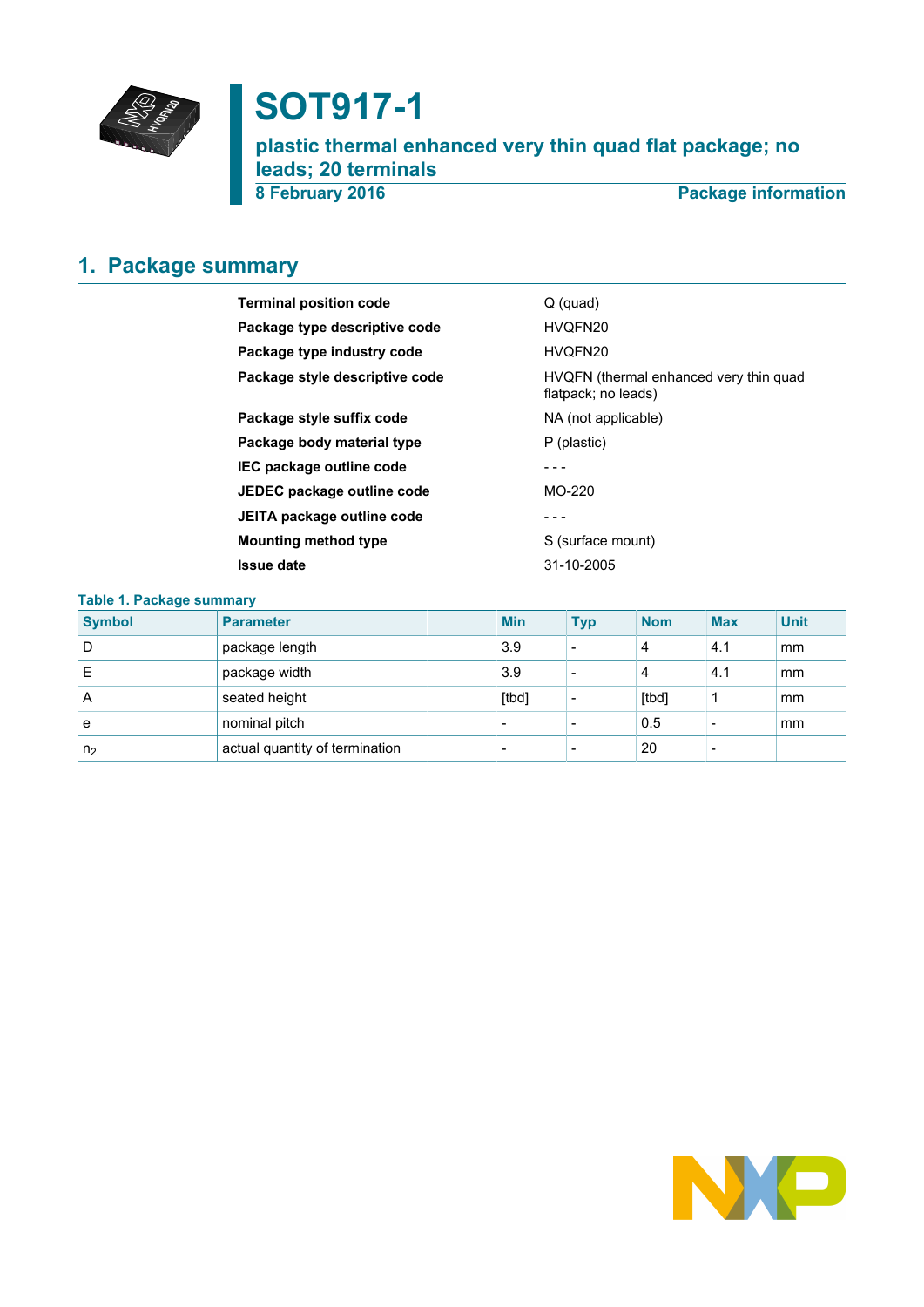### **plastic thermal enhanced very thin quad flat package; no leads; 20 terminals**

# <span id="page-1-0"></span>**2. Package outline**

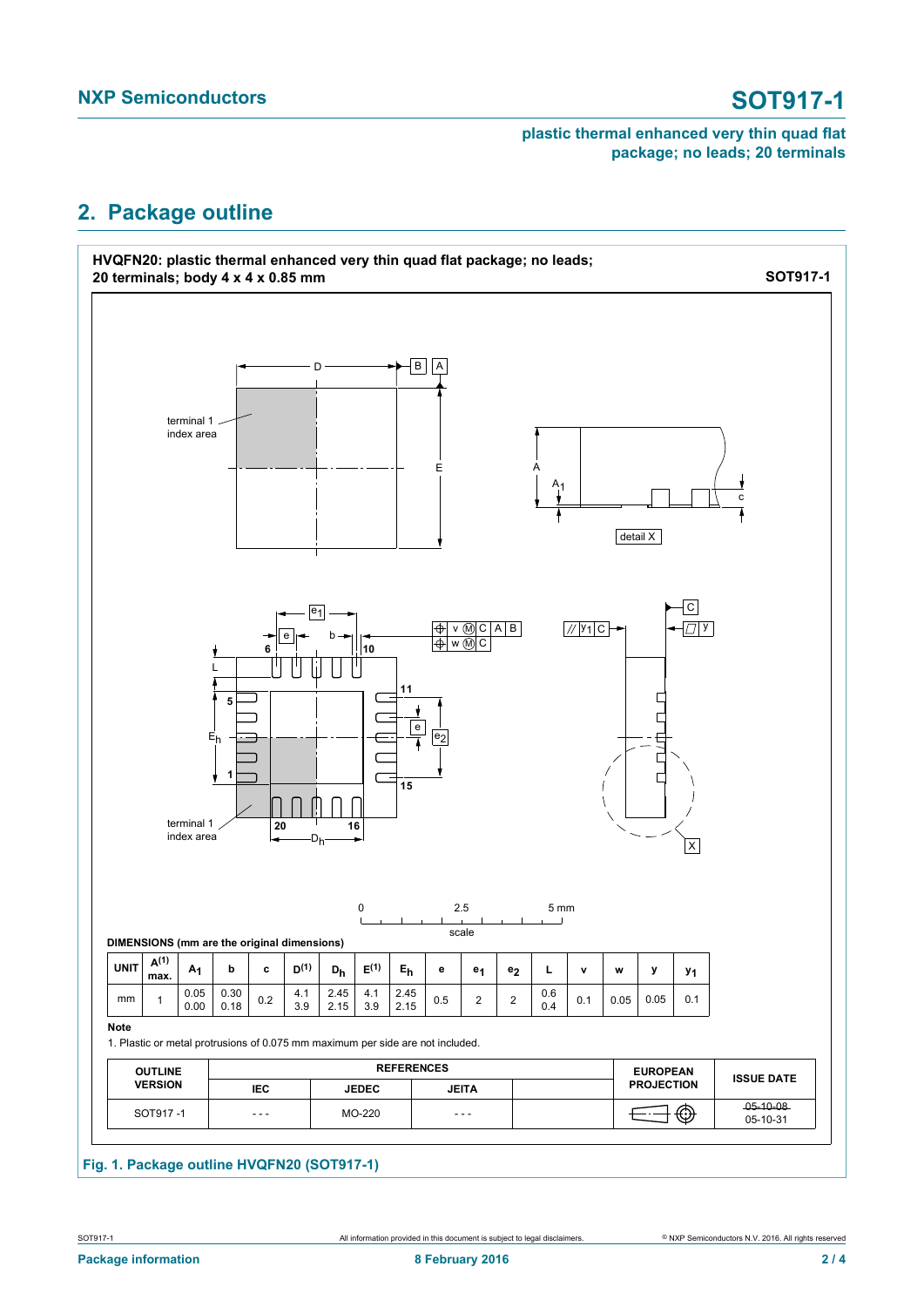### **plastic thermal enhanced very thin quad flat package; no leads; 20 terminals**

# <span id="page-2-0"></span>**3. Legal information**

### **Disclaimers**

**Limited warranty and liability** — Information in this document is believed to be accurate and reliable. However, NXP Semiconductors does not give any representations or warranties, expressed or implied, as to the accuracy or completeness of such information and shall have no liability for the consequences of use of such information. NXP Semiconductors takes no responsibility for the content in this document if provided by an information source outside of NXP Semiconductors.

In no event shall NXP Semiconductors be liable for any indirect, incidental, punitive, special or consequential damages (including - without limitation lost profits, lost savings, business interruption, costs related to the removal or replacement of any products or rework charges) whether or not such damages are based on tort (including negligence), warranty, breach of contract or any other legal theory.

Notwithstanding any damages that customer might incur for any reason whatsoever, NXP Semiconductors' aggregate and cumulative liability towards customer for the products described herein shall be limited in accordance with the *Terms and conditions of commercial sale* of NXP Semiconductors.

**Right to make changes** — NXP Semiconductors reserves the right to make changes to information published in this document, including without limitation specifications and product descriptions, at any time and without notice. This document supersedes and replaces all information supplied prior to the publication hereof.